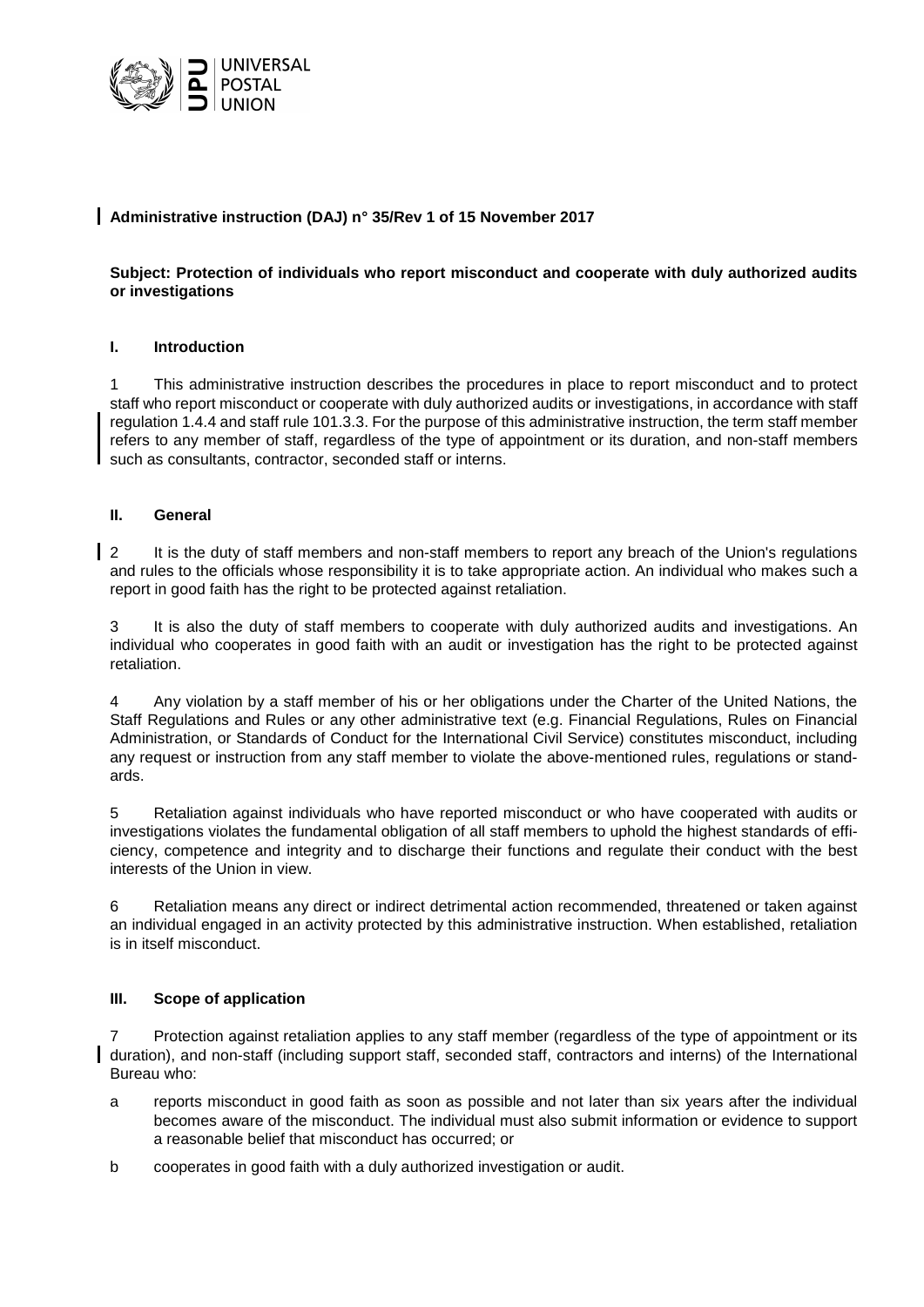8 This administrative instruction is without prejudice to the legitimate application of regulations, rules and administrative procedures, including those governing evaluation of performance, non-extension or termination of appointment. However, the burden of proof shall rest with the International Bureau, which must prove by clear and convincing evidence that the same action would have been taken in the absence of the protected activity referred to in paragraph 7 above.

9 The transmission or dissemination of unsubstantiated rumours is not a protected activity. Making a report or providing information that is intentionally false or misleading constitutes misconduct and may result in disciplinary or other appropriate action.

## **IV. Reporting misconduct through established internal mechanisms**[1](#page-1-0)

10 Except as provided in section V below, reports of misconduct should be made through the established internal mechanisms:

- a the Internal Auditor, in the case of allegations of fraud, presumptive fraud or mismanagement; or
- b the official responsible for receiving complaints of harassment (administrative instruction No. 34/2011), in the case of harassment; or
- c the relevant director or supervisor in other cases.

11 The confidentiality of the individual's identity and all communications through those channels are protected to the maximum extent possible.

### **V. Reporting misconduct through external mechanisms**

12 Notwithstanding Staff Rule 101.3, paragraph 3, protection against retaliation will be extended to an individual who reports misconduct to an entity or individual outside the established internal mechanisms, where the criteria set out in subparagraphs (a), (b) and (c) below are satisfied:

- a Such reporting is necessary to avoid:
	- i a significant threat to public health and safety; or
	- ii substantive damage to the Union's operations; or
	- iii violations of national or international law; and
- b The use of internal mechanisms is not possible because:
	- i at the time the report is made, the individual has grounds to believe that he or she will be subjected to retaliation by the person(s) he or she should report to pursuant to the established internal mechanism; or
	- ii it is likely that evidence relating to the misconduct will be concealed or destroyed if the individual reports to the person(s) he or she should report to pursuant to the established internal mechanisms; or
	- iii the individual has previously reported the same information through the established internal mechanisms, and the Union has failed to inform the individual in writing of the status of the matter within six months of such a report; and
- <span id="page-1-0"></span>c The individual does not accept payment or any other benefit from any party for such report.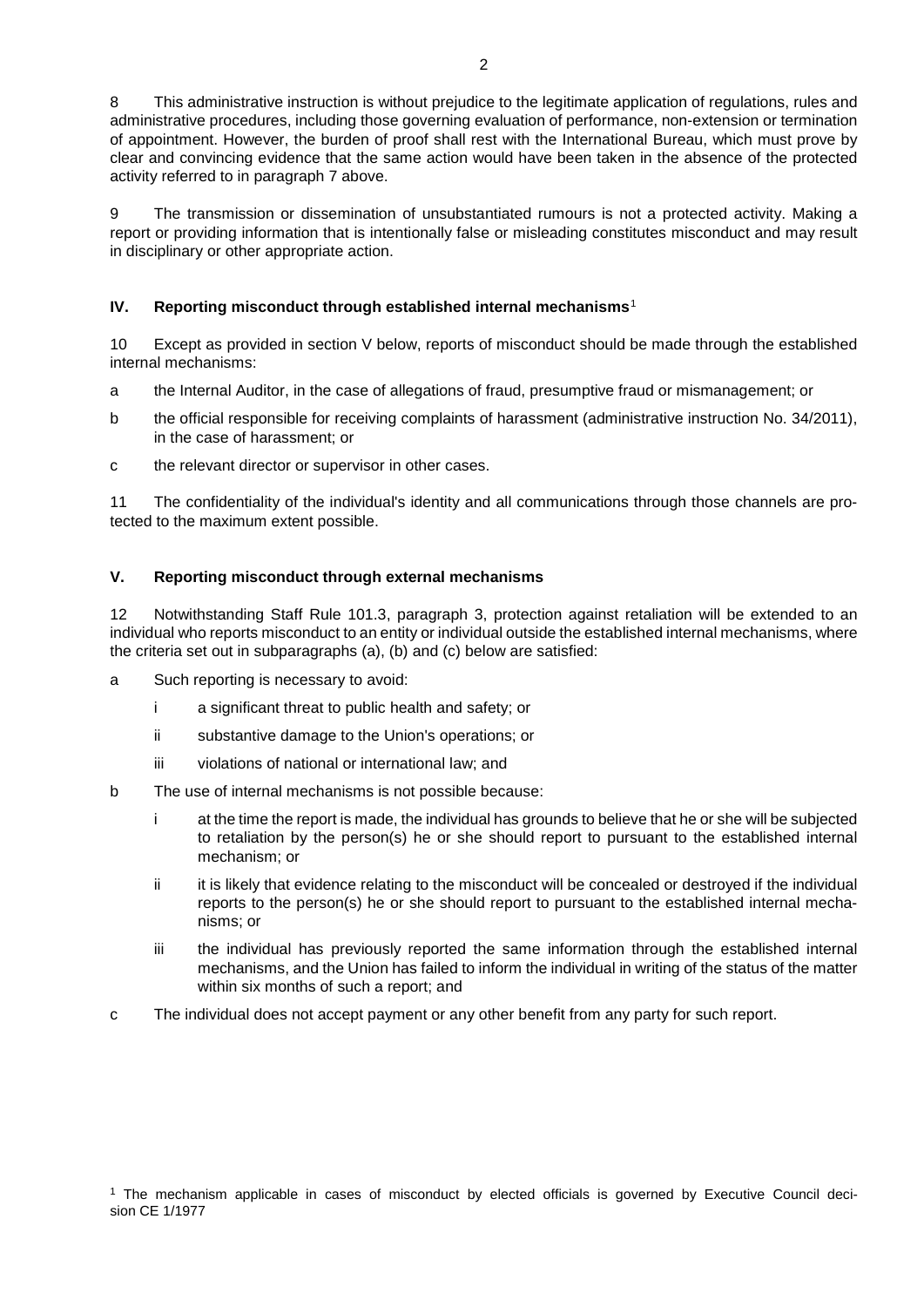### **VI. Protection against retaliation**

13 Individuals who believe that retaliatory action has been taken against them because they have reported misconduct or cooperated with a duly authorized audit or investigation should forward all information and documentation available to them to support their complaint to the Ethics Office as soon as possible. Complaints may be made in person, by regular mail, by e-mail or by fax.

14 The functions of the Ethics Office with respect to protection against retaliation for reporting misconduct or cooperating with a duly authorized audit or investigation are as follows:

- a To receive complaints of retaliation or threats of retaliation.
- b To keep a confidential record of all complaints received.
- c To conduct a preliminary review of the complaint to determine if:
	- i the complainant is engaged in a protected activity; and
	- ii there is a *prima facie* case that the protected activity was a contributing factor in causing the alleged retaliation or threat of retaliation.

15 The Ethics Office will seek to complete its preliminary review as quickly as possible, that is, within 30 days of receiving the complaint of retaliation in normal cases, and within 45 days in exceptional cases.

16 All units and staff members shall cooperate with the Ethics Office and provide access to all records and documents requested by the Ethics Office, except for medical records that are not available without the express consent of the staff member concerned, and internal audit records that are subject to confidentiality requirements. Reports of the Appeals Committee shall be routinely sent to the Ethics Office unless the appellant objects.

17 If the Ethics Office finds that there is a credible case of retaliation or threat of retaliation, it will immediately notify the complainant in writing that the matter has been referred to investigation. After consulting the complainant, it will refer the matter in writing to either the Internal Auditor or the investigation unit of the Internal Auditor of an organization of the UN common system, such as the UN Office of Internal Oversight Services (OIOS) for investigation (hereinafter the official to whom the investigation is assigned). The official to whom the investigation was assigned will seek to complete his or her investigation and submit his report to the Ethics Office as quickly as possible, that is, within 90 days in normal cases, and within 120 days in exceptional cases.

18 Pending the completion of the investigation, the Ethics Office may recommend that the Director General take appropriate measures to safeguard the interests of the complainant, including but not limited to temporary suspension of the implementation of the action reported as retaliatory and, with the consent of the complainant, temporary reassignment of the complainant within or outside the complainant's office or placement of the complainant on special leave with full pay.

19 Once the Ethics Office has received the investigation report, it will inform the complainant in writing of the outcome of the investigation and make its recommendations on the case to the supervisor concerned and the Director General. Those recommendations may include disciplinary actions to be taken against the retaliator.

20 If the Ethics Office finds that there is no credible case of retaliation or threat of retaliation, but that there is an interpersonal problem within a particular office, it will advise the complainant of the informal dispute resolution mechanisms available to staff of the Union.

21 If the Ethics Office finds that there is a managerial problem based on the preliminary review of the complaint or the record of complaints relating to a particular directorate, programme or other organizational unit of the International Bureau, it will advise the director or supervisor of the unit concerned and, if it considers it necessary, the Human Resources Directorate.